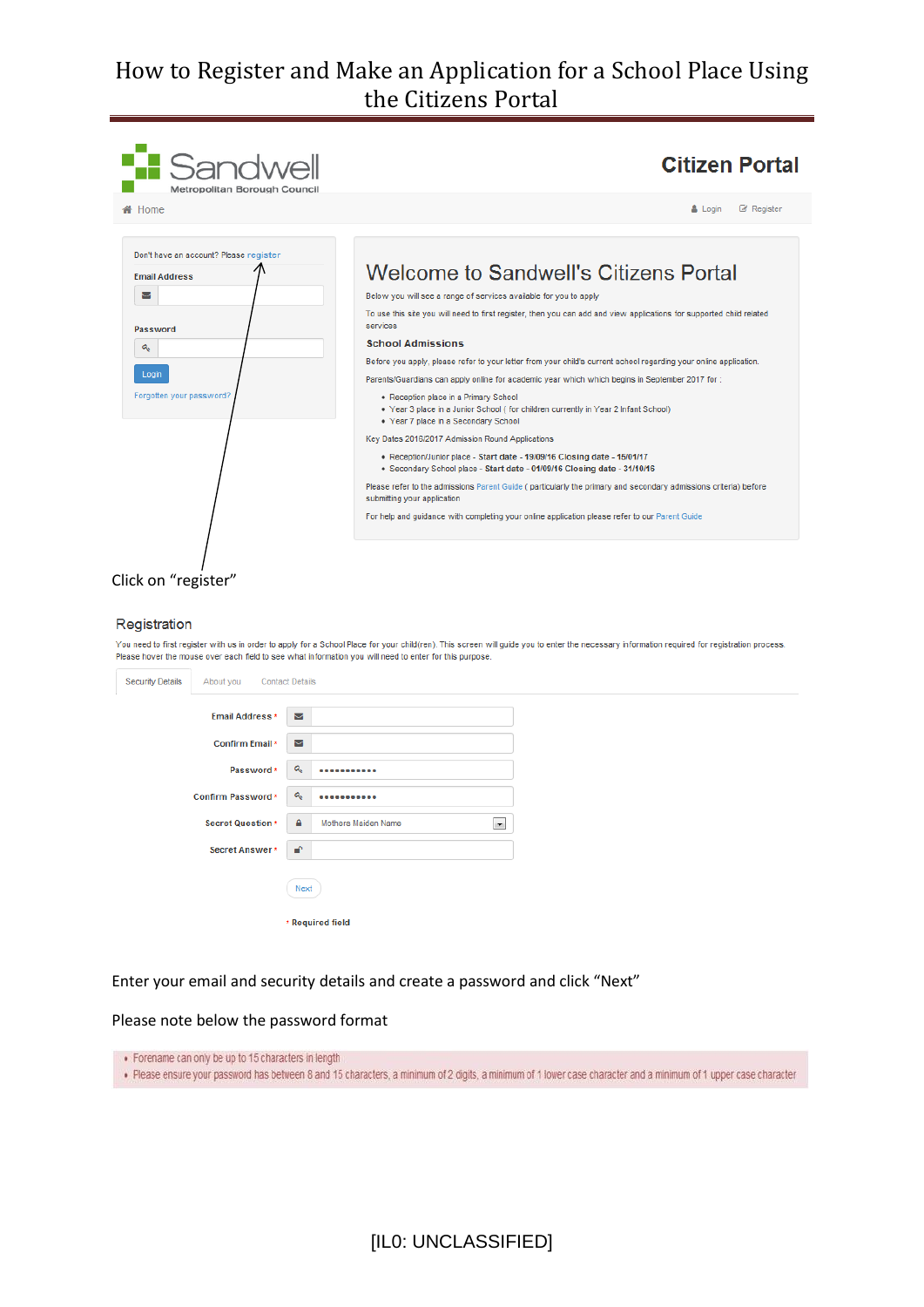#### Registration

You need to first register with us in order to apply for a School Place for your child(ren). This screen will guide you to enter the necessary information required for registration process. Please hover the mouse over each field to see what information you will need to enter for this purpose.

| <b>Security Details</b> | About you |           | <b>Contact Details</b> |                        |  |
|-------------------------|-----------|-----------|------------------------|------------------------|--|
|                         |           | Title *   | 畵                      | $\blacksquare$<br>Mr   |  |
|                         | Forename* |           | Δ                      | Any                    |  |
|                         |           | Surname * | A                      | Parent                 |  |
|                         |           | Gender*   | Δ                      | $\blacksquare$<br>Male |  |
|                         |           |           | Previous               | Next                   |  |
|                         |           |           |                        | * Required field       |  |

#### Enter your details and click "Next"

#### Registration

You need to first register with us in order to apply for a School Place for your child(ren). This screen will guide you to enter the necessary information required for registration process. Please hover the mouse over each field to see what information you will need to enter for this purpose.

| <b>Security Details</b><br>About you | <b>Contact Details</b> |                                                                                                                                                                                         |
|--------------------------------------|------------------------|-----------------------------------------------------------------------------------------------------------------------------------------------------------------------------------------|
| boxes provided                       |                        | To find your home address please enter your postcode and then click Find Address. If your address is not listed, press the 'Enter Address Manually' and type the correct address in the |
| Postcode *                           | 聋                      |                                                                                                                                                                                         |
|                                      | <b>Find Address</b>    |                                                                                                                                                                                         |
|                                      |                        | <b>Enter Address Manually</b>                                                                                                                                                           |
|                                      |                        | Please supply a telephone number where you can be contacted during normal office hours, if necessary.                                                                                   |
| <b>Home Phone</b>                    | J                      |                                                                                                                                                                                         |
| <b>Mobile Number</b>                 | п                      |                                                                                                                                                                                         |
| <b>Work Phone</b>                    | J                      |                                                                                                                                                                                         |
|                                      | Previous               |                                                                                                                                                                                         |
|                                      |                        | Submit Registration                                                                                                                                                                     |
|                                      | * Required field       |                                                                                                                                                                                         |

Enter your home postcode and click on "Find Address". Alternatively if you can't find your address you can enter it by clicking on "Enter Address Manually" and then "Submit Registration"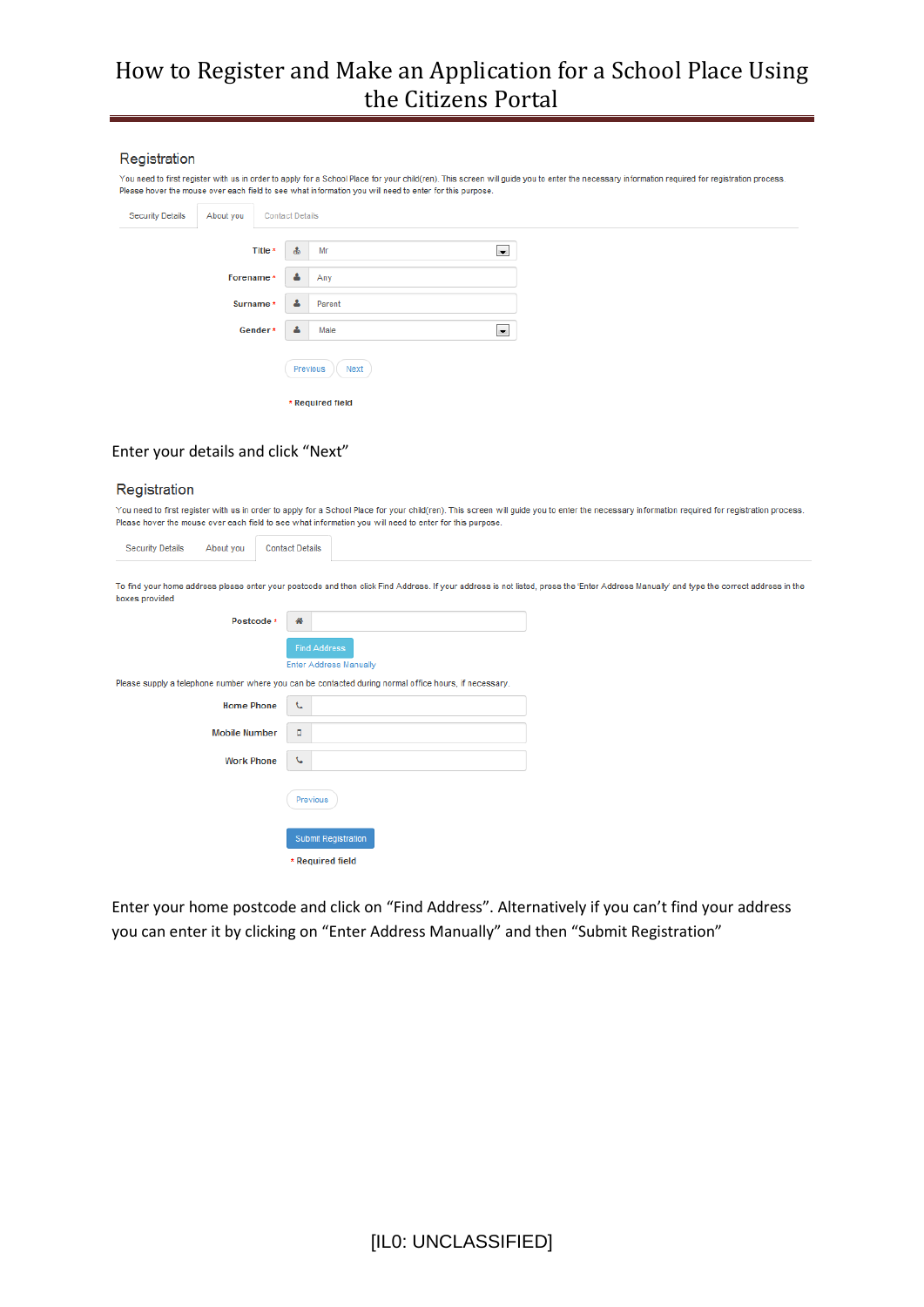#### Registration

You need to first register with us in order to apply for a School Place for your child(ren). This screen will guide you to enter the necessary information required for registration process.<br>Please hover the mouse over each

| <b>Security Details</b> | About you            | <b>Contact Details</b> |                                                                                                                                                                                                                                                                                                                                                        |
|-------------------------|----------------------|------------------------|--------------------------------------------------------------------------------------------------------------------------------------------------------------------------------------------------------------------------------------------------------------------------------------------------------------------------------------------------------|
| boxes provided          |                      |                        | To find your home address please enter your postcode and then click Find Address. If your address is not listed, press the 'Enter Address Manually' and type the correct address in the                                                                                                                                                                |
|                         | Postcode *           |                        | <b>B70 9LT</b>                                                                                                                                                                                                                                                                                                                                         |
|                         |                      |                        | <b>Enter Address Manually</b><br><b>Find Address</b>                                                                                                                                                                                                                                                                                                   |
|                         |                      |                        | 10, High Street, West Bromwich, West Midlands, B70 9LT<br>392, High Street, West Bromwich, West Midlands, B70 9LT<br>C/O Welfare Section, 402, High Street, West Bromwich, West Midlands, B70 9LT<br>402, High Street, West Bromwich, West Midlands, B70 9LT<br>School Improvement Services, 402, High Street, West Bromwich, West Midlands, B70 9LT + |
|                         |                      | Select                 | Please supply a telephone number where you can be contacted during normal office hours, if necessary.                                                                                                                                                                                                                                                  |
|                         | <b>Home Phone</b>    | t.                     |                                                                                                                                                                                                                                                                                                                                                        |
|                         | <b>Mobile Number</b> | п                      |                                                                                                                                                                                                                                                                                                                                                        |
|                         | <b>Work Phone</b>    | J                      |                                                                                                                                                                                                                                                                                                                                                        |
|                         |                      |                        | Previous                                                                                                                                                                                                                                                                                                                                               |
|                         |                      |                        | <b>Submit Registration</b>                                                                                                                                                                                                                                                                                                                             |
|                         |                      |                        | * Required field                                                                                                                                                                                                                                                                                                                                       |

If you find your address by postcode, highlight your address and click "Select"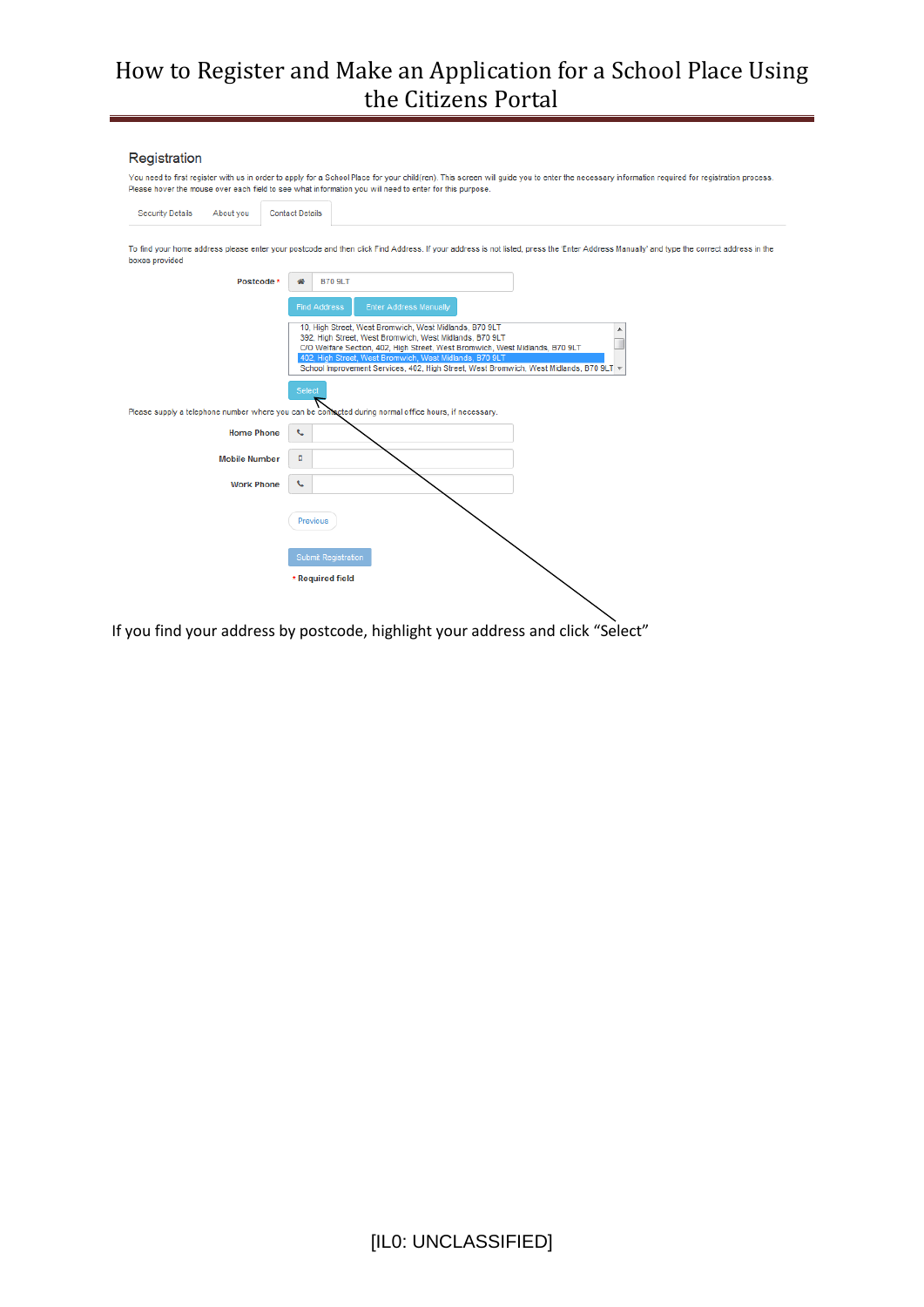#### Registration

|                                      | You need to first register with us in order to apply for a School Place for your child(ren). This screen will guide you to enter the necessary information required for registration process.<br>Please hover the mouse over each field to see what information you will need to enter for this purpose. |
|--------------------------------------|----------------------------------------------------------------------------------------------------------------------------------------------------------------------------------------------------------------------------------------------------------------------------------------------------------|
| <b>Security Details</b><br>About you | <b>Contact Details</b>                                                                                                                                                                                                                                                                                   |
| boxes provided                       | To find your home address please enter your postcode and then click Find Address. If your address is not listed, press the 'Enter Address Manually' and type the correct address in the                                                                                                                  |
| <b>House Number</b>                  | 聋<br>402                                                                                                                                                                                                                                                                                                 |
| <b>House Name</b>                    | 聋                                                                                                                                                                                                                                                                                                        |
| <b>Building Name</b>                 | 聋                                                                                                                                                                                                                                                                                                        |
| <b>Street Name</b>                   | 聋<br><b>High Street</b>                                                                                                                                                                                                                                                                                  |
| <b>District / Village</b>            | 聋                                                                                                                                                                                                                                                                                                        |
| Town                                 | 聋<br>West Bromwich                                                                                                                                                                                                                                                                                       |
| <b>County</b>                        | 聋<br><b>West Midlands</b>                                                                                                                                                                                                                                                                                |
| Postcode *                           | 聋<br><b>B70 9LT</b>                                                                                                                                                                                                                                                                                      |
| Country                              | $\overline{\mathbf{v}}$<br>$\ddot{\mathbf{Q}}$<br>Please select                                                                                                                                                                                                                                          |
|                                      | Find Address                                                                                                                                                                                                                                                                                             |
|                                      | Please supply a telephone number where you can be contacted during normal office hours, if necessary.                                                                                                                                                                                                    |
| <b>Home Phone</b>                    | $\mathbf{C}$                                                                                                                                                                                                                                                                                             |
| <b>Mobile Number</b>                 | ۵                                                                                                                                                                                                                                                                                                        |
| <b>Work Phone</b>                    | t.                                                                                                                                                                                                                                                                                                       |
|                                      | Previous                                                                                                                                                                                                                                                                                                 |
|                                      | Submit Registration                                                                                                                                                                                                                                                                                      |
|                                      | * Required field                                                                                                                                                                                                                                                                                         |

Complete the remaining contact details (Home Phone number etc) and click on "Submit Registration"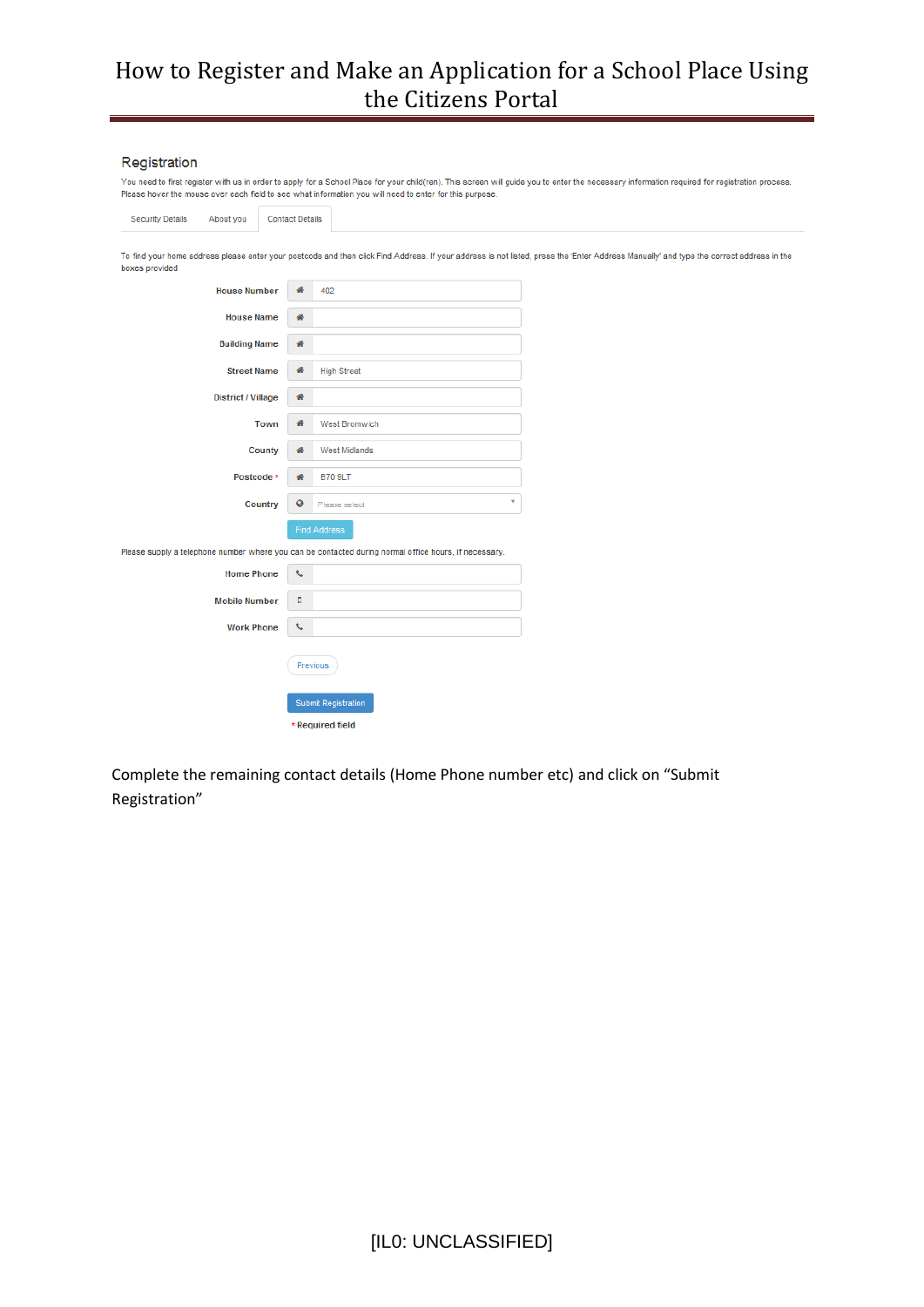We've sent you an email containing a link. You'll need to click the link to confirm your email address as your new



Click on "Login"

Nearly done...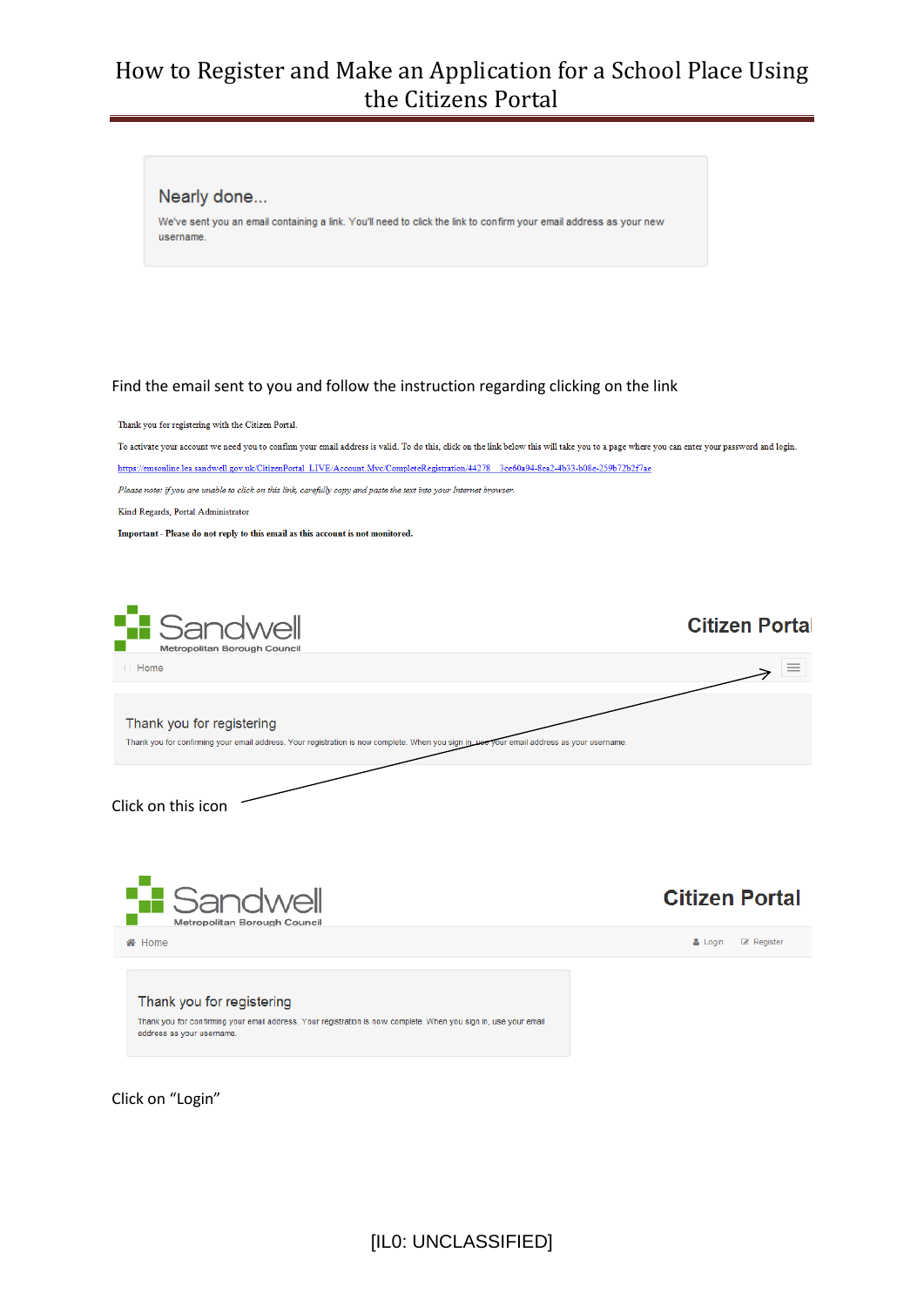

Enter your email address and the password that you created and click "Login"



Click on the area you require (In this instance "School Places") **Please Note: If you make an error i.e. date of birth or spelling of name etc, click on the "My Family" icon and there you can amend the details**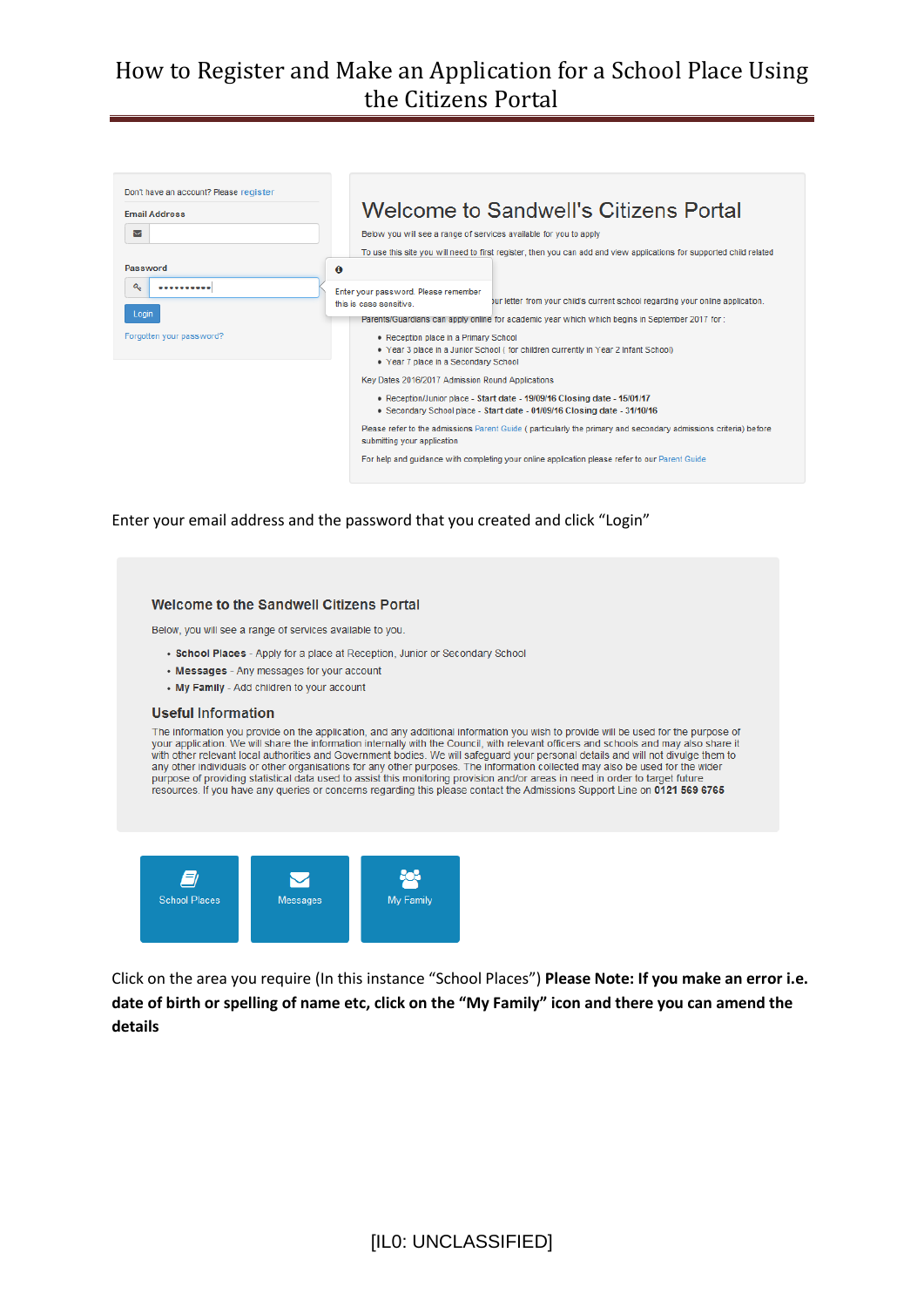School Places

| Please complete an online application if:                                                                                        |           |
|----------------------------------------------------------------------------------------------------------------------------------|-----------|
| You live in Sandwell and are applying for a Reception, Junior or Secondary place for your child (including non Sandwell schools) |           |
|                                                                                                                                  |           |
| Make a new application                                                                                                           |           |
| You currently have no children without an application.                                                                           |           |
| Back                                                                                                                             | Add child |
|                                                                                                                                  |           |

#### Click on "Add Child"

| <b>Add Child</b>             |                                                             |
|------------------------------|-------------------------------------------------------------|
| Add a child                  |                                                             |
| Forename*                    | Δ<br>First                                                  |
| <b>Middle Name</b>           | δ                                                           |
| Surname *                    | Δ<br>Child                                                  |
| Gender*                      | $\blacksquare$<br>Δ<br>Male                                 |
| Date of Birth *              | 巤<br>01-September-2009                                      |
| Your relationship to Child * | ₽<br>$\mathbf{v}$<br>Father                                 |
|                              |                                                             |
| Parental Responsibility *    | O Yes                                                       |
|                              | ◯ No                                                        |
|                              | If you have legal responsibility for this child, select Yes |
| Select Address*              |                                                             |
|                              | 4 402 High Street West Bromwich West Midlands B70 9LT       |
|                              | O Click to add new address                                  |
|                              |                                                             |
| Cancel                       | Add child                                                   |

Complete your child's details and click on the address. If child lives at a different address that can also be added by clicking on "Click to add new address" and creating the address as you did previously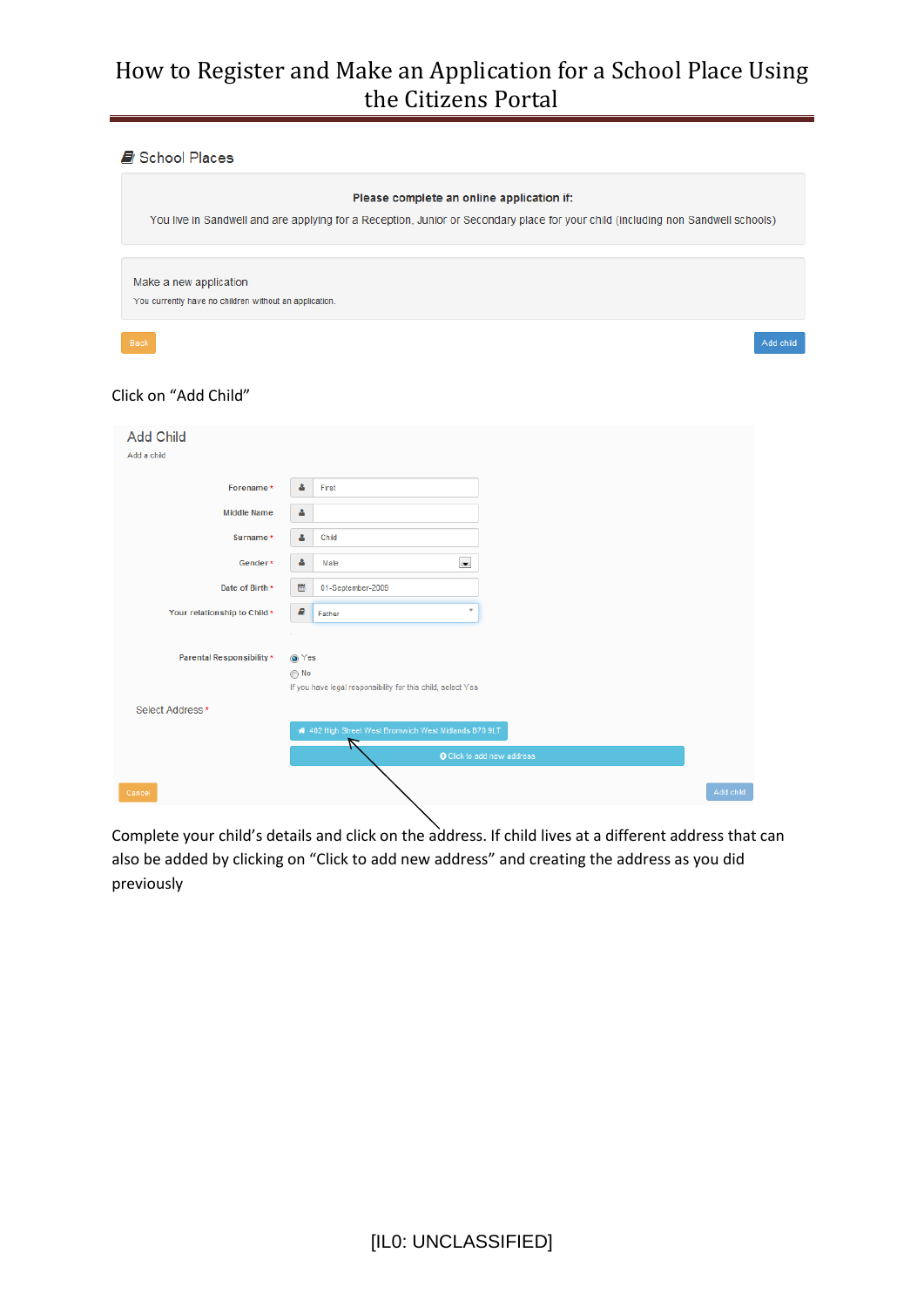|                           |         |                               | O Use previous address |
|---------------------------|---------|-------------------------------|------------------------|
| <b>House Number</b>       | 聋       | 402                           |                        |
| <b>House Name</b>         | 晋       |                               |                        |
| <b>Building Name</b>      | 晋       |                               |                        |
| <b>Street Name</b>        | 番       | <b>High Street</b>            |                        |
| <b>District / Village</b> | 晋       |                               |                        |
| Town                      | 骨       | West Bromwich                 |                        |
| County                    | 聋       | <b>West Midlands</b>          |                        |
| Postcode *                | 酱       | <b>B70 9LT</b>                |                        |
| Country                   | $\circ$ | $\mathbf{v}$<br>Please select |                        |
|                           |         | <b>Find Address</b>           |                        |
| Cancel                    |         |                               |                        |

This then brings up the address for your child then click "Add child"

| School Places                                                                                                                                                    |                                                                                                                                                                               |
|------------------------------------------------------------------------------------------------------------------------------------------------------------------|-------------------------------------------------------------------------------------------------------------------------------------------------------------------------------|
|                                                                                                                                                                  | Please complete an online application if:<br>You live in Sandwell and are applying for a Reception, Junior or Secondary place for your child (including non Sandwell schools) |
|                                                                                                                                                                  |                                                                                                                                                                               |
| Make a new application<br>Can apply now<br><b>First Child</b><br>Date of birth: 06-Sep-2005<br>You can perform the following actions:<br>• Start new application |                                                                                                                                                                               |
|                                                                                                                                                                  |                                                                                                                                                                               |
|                                                                                                                                                                  |                                                                                                                                                                               |
| Back                                                                                                                                                             | Add child                                                                                                                                                                     |
| .                                                                                                                                                                |                                                                                                                                                                               |

Check the details of your child and if they are correct click on "Start new application" If you are applying for places for more than one child, click on "Add child" and follow the process as before

| Select a Transfer Group<br>For your child's date of birth, you can apply for the following school places: |  |
|-----------------------------------------------------------------------------------------------------------|--|
| Admission To Secondary - September<br>2017                                                                |  |
| <b>Back</b>                                                                                               |  |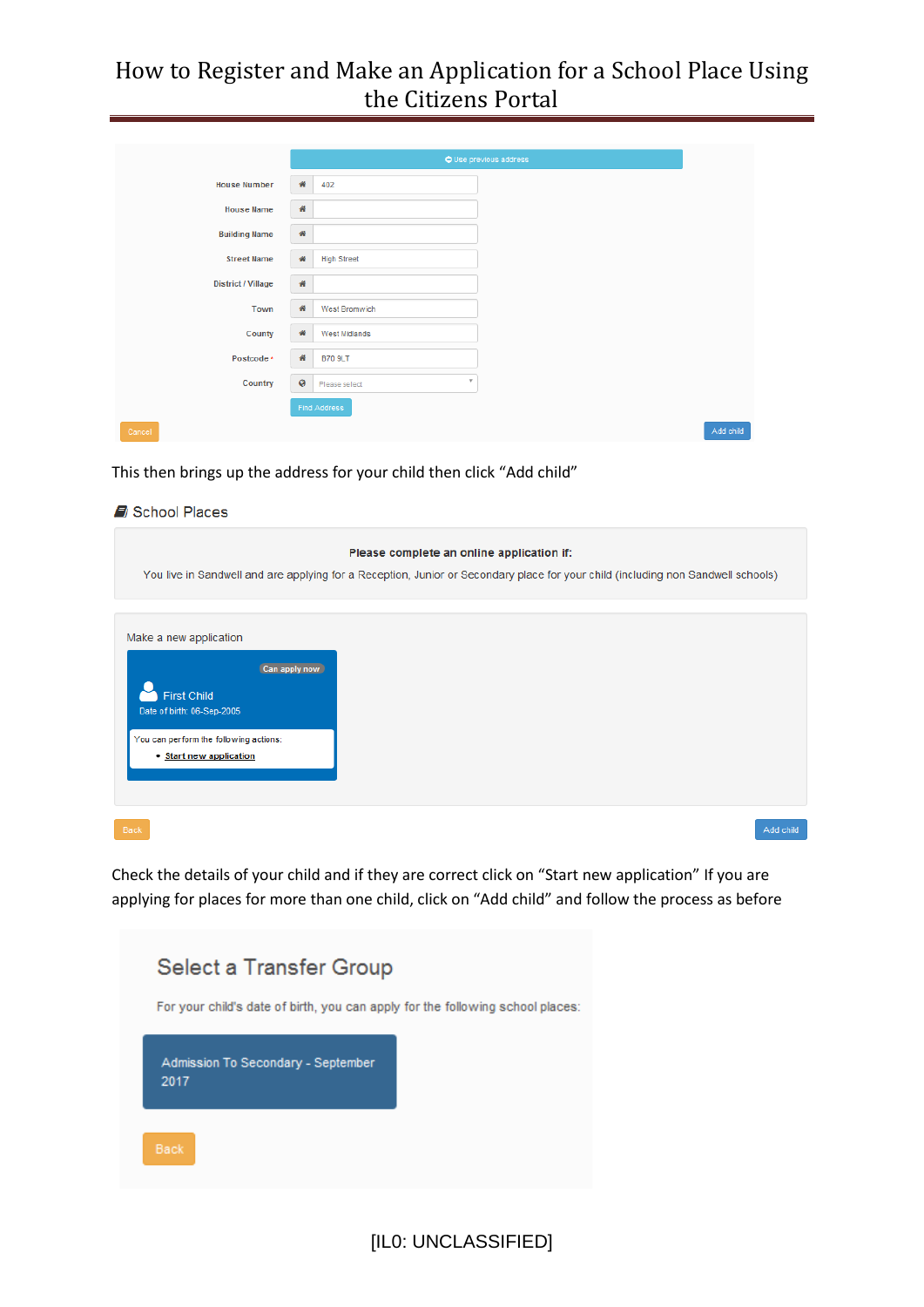Click on "Admission to School" (The type of school and date may differ due to the child's date of birth)

|                                                         | Admission To Junior School - September 2015                                                                                                                                          |                                                                                                          |
|---------------------------------------------------------|--------------------------------------------------------------------------------------------------------------------------------------------------------------------------------------|----------------------------------------------------------------------------------------------------------|
| will make it faster to complete your application.       | You may have received a letter from your Local Authority, containing a UID (Unique Identifier) for your child. This is a code which identifies your child's application and using it |                                                                                                          |
| The UID will look something like this: 82811H5MJ400M6AB |                                                                                                                                                                                      |                                                                                                          |
| received a separate UID for each child.                 | Please note the UID is specific to your child for this year's applications. If you have more than one child that you need to make an application for this year you may have          |                                                                                                          |
|                                                         | You are applying for a school place for the following child: Third Child                                                                                                             | Having problems finding or using the UID? Continue<br>making your application by clicking here<br>No UID |
| <b>Unique Identifier</b>                                | Δ                                                                                                                                                                                    |                                                                                                          |
| Date of Birth                                           | 體<br>01-September-2009                                                                                                                                                               |                                                                                                          |
|                                                         |                                                                                                                                                                                      |                                                                                                          |

You may have received a letter from your Local Authority, containing a UID (Unique Identifier) for your child, enter it in the "Unique Identifier" box and click "Next". If you do not have a UID number, just click on the "No UID" button

| No |                                                                                  | Does your child have a Statement of Special Educational Needs - now known as an EHCP (Education, Heath and Care Plan)?                             |
|----|----------------------------------------------------------------------------------|----------------------------------------------------------------------------------------------------------------------------------------------------|
|    | order or special quardianship order. If yes, please state which Local Authority: | Is the child in public care or was he/she previously in public care but ceased to be so because they were adopted or became subject to a residence |
| No | <b>Select Care Authority</b>                                                     |                                                                                                                                                    |
|    |                                                                                  |                                                                                                                                                    |
| No | Is your child a twin or triplet, etc. (one of a multiple birth)?                 |                                                                                                                                                    |

Complete the 3 questions above accordingly by clicking on the boxes and click "Next"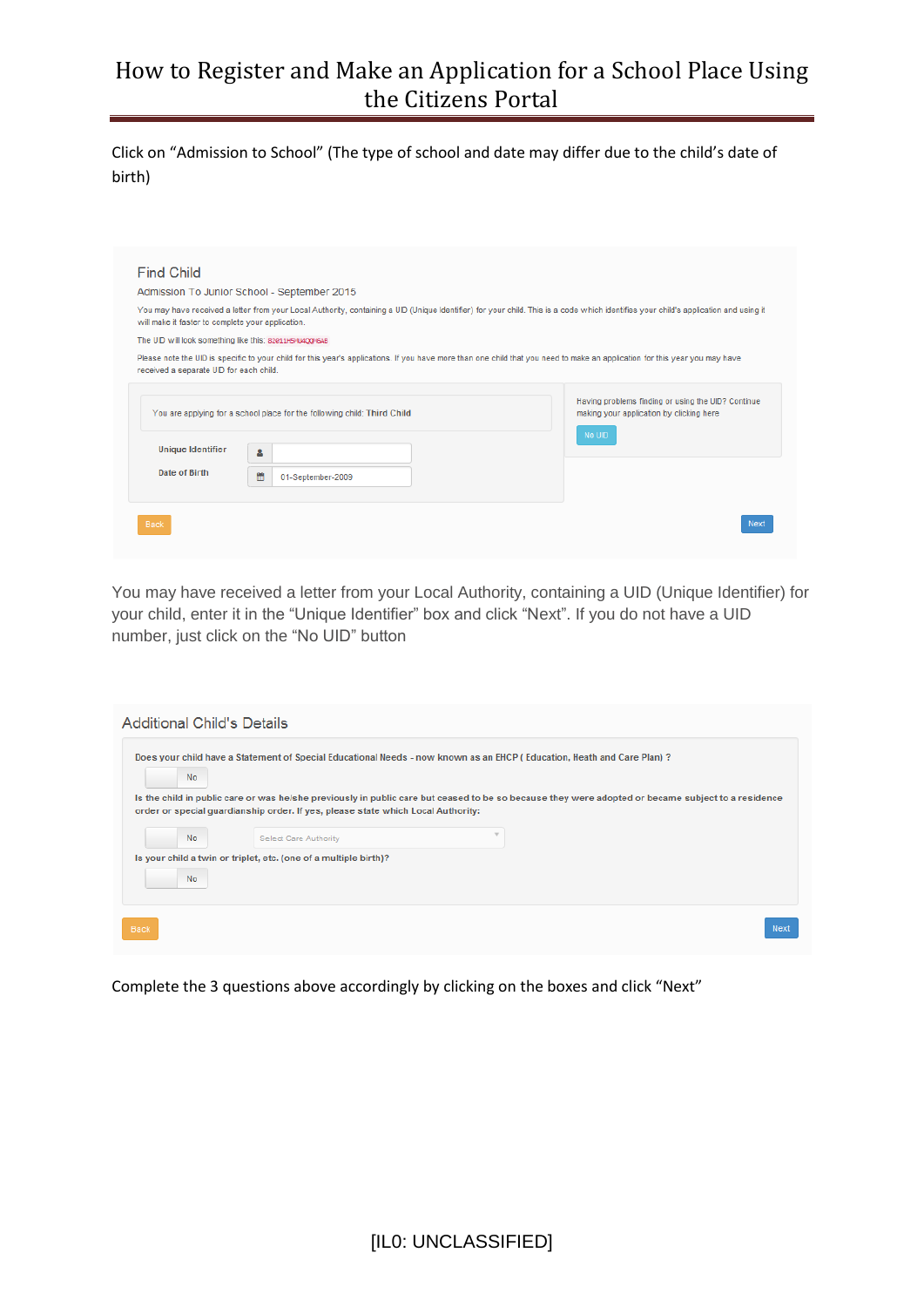| Moving Home?                                                                                                                                                                                                                                            |      |
|---------------------------------------------------------------------------------------------------------------------------------------------------------------------------------------------------------------------------------------------------------|------|
| If you are moving to the above address please supply date.                                                                                                                                                                                              | 巤    |
| <b>Moving Date</b>                                                                                                                                                                                                                                      |      |
| Enter your new postcode and then click 'Find Address'. If your address is not listed, press the 'Enter Address Manually' and type the correct address into the boxes<br>provided. If you don't have a Postcode please select 'I don't have a Postcode'. |      |
| Postcode *<br>聋                                                                                                                                                                                                                                         |      |
| <b>Find Address</b><br>I don't have a Postcode                                                                                                                                                                                                          |      |
| The next question is only for members of service (e.g. Army) and Crown Servant (e.g. Diplomat's) families. If this does not apply to you, please<br>ignore this question and click the NEXT button below.                                               |      |
| Is First a member of a Service or Crown Servant family, who are returning/moving to the address selected to take up duties?                                                                                                                             |      |
| No                                                                                                                                                                                                                                                      |      |
|                                                                                                                                                                                                                                                         |      |
|                                                                                                                                                                                                                                                         | Next |

Answer the questions above if they are applicable and click "Next", if not applicable just go straight to "Next"

| <b>School Name</b>             | 周<br><b>Guns Village Primary</b>                                                                                                                                                                        |
|--------------------------------|---------------------------------------------------------------------------------------------------------------------------------------------------------------------------------------------------------|
| <b>School Address</b>          | Hanbury Road, West Bromwich, West Midlands, B70 9NT<br>聋                                                                                                                                                |
| search for the correct school. | If the above is the school First currently attends, or if you have entered some details below, select the 'Next' button to continue. If not, select 'Change current school' to<br>Change current school |
|                                |                                                                                                                                                                                                         |
|                                | If, after searching, you are still unable to find the school, please tell us where your child is currently being educated by typing the name into the box below.                                        |
| Currently educated at:         | 圖                                                                                                                                                                                                       |

To find your child's current school you can search in various ways i.e. by postcode or school name or by just part of the school name and click on "Search"

If you are unable to find your child's current school, you can type the school name in to the Freetext box and then click on next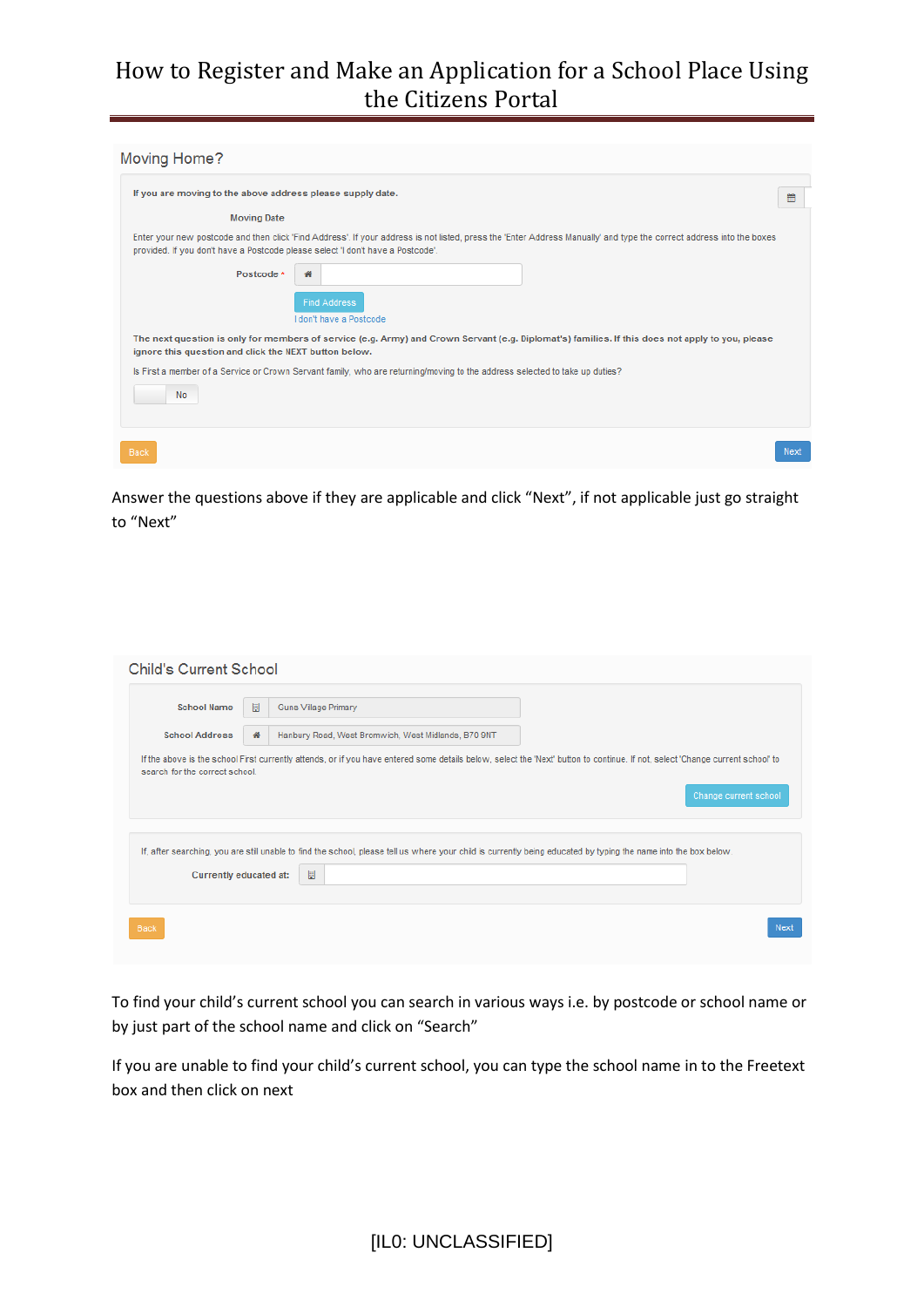| Find a School                                     | Where does First currently go to School? Use the search facility below to find First's current school.                                                           |                                                     |         |
|---------------------------------------------------|------------------------------------------------------------------------------------------------------------------------------------------------------------------|-----------------------------------------------------|---------|
| Postcode                                          | <b>Schools located in</b>                                                                                                                                        | School Name (Tip: Part names give better results)   |         |
| 聋                                                 | 圖<br>Sandwell                                                                                                                                                    | $\overline{\mathbf v}$<br>圖<br>guns                 | Search  |
| <b>School Name</b><br><b>Guns Village Primary</b> | <b>Address</b><br>Gender<br>CoEd                                                                                                                                 | Hanbury Road, West Bromwich, West Midlands, B70 9NT | Website |
|                                                   |                                                                                                                                                                  |                                                     |         |
|                                                   | If, after searching, you are still unable to find the school, please tell us where your child is currently being educated by typing the name into the box below. |                                                     |         |

#### Double click on the school name

| <b>School Name</b>             | 圓<br><b>Guns Village Primary</b>                                                                                                                                               |                       |
|--------------------------------|--------------------------------------------------------------------------------------------------------------------------------------------------------------------------------|-----------------------|
| <b>School Address</b>          | Hanbury Road, West Bromwich, West Midlands, B70 9NT<br>聋                                                                                                                       |                       |
| search for the correct school. | If the above is the school First currently attends, or if you have entered some details below, select the 'Next' button to continue. If not, select 'Change current school' to | Change current school |
|                                | If, after searching, you are still unable to find the school, please tell us where your child is currently being educated by typing the name into the box below.               |                       |
|                                | 圖                                                                                                                                                                              |                       |

The current school name and address are then entered, if you have selected the wrong school click on "Change current school" and repeat the previous process. If correct school is entered click on "Next"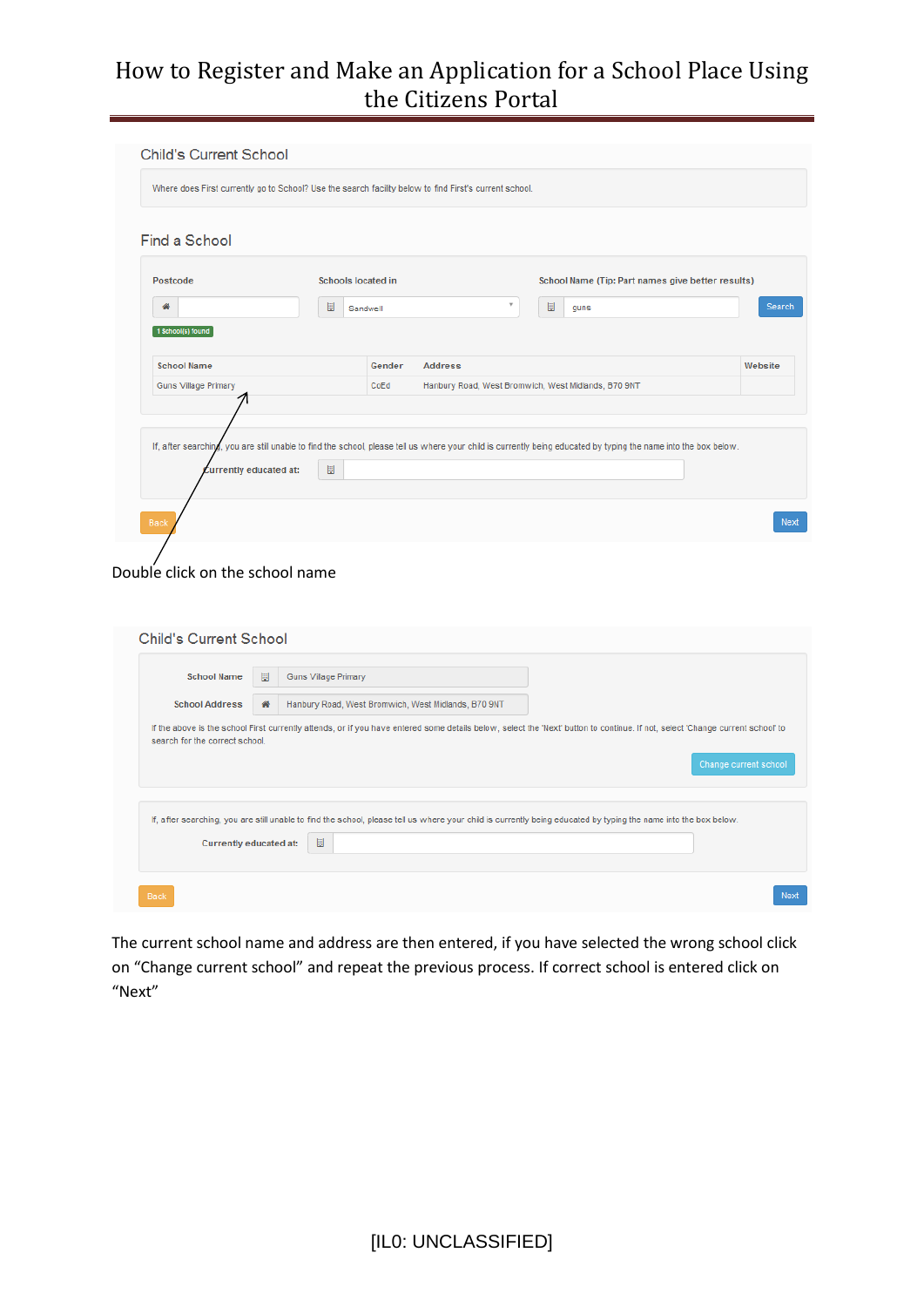#### Preference School Search

| Telephone number) |                           | If you are experiencing difficulties searching for your preferred school please contact the School Admissions Team. (See Contact Us link below for |
|-------------------|---------------------------|----------------------------------------------------------------------------------------------------------------------------------------------------|
|                   |                           |                                                                                                                                                    |
|                   |                           |                                                                                                                                                    |
|                   |                           |                                                                                                                                                    |
| Find a School     |                           |                                                                                                                                                    |
|                   |                           | To find the school you are looking for, search using a postcode, local authority, school name or a combination of these, then click Search         |
| Postcode          | <b>Schools located in</b> | School Name (Tip: Part names give better results)                                                                                                  |
| 聋                 | 圖<br>Sandwell             | v<br>圖<br>Search<br>george                                                                                                                         |
|                   |                           |                                                                                                                                                    |
| Back              |                           |                                                                                                                                                    |

You now have to search for the preferred school, this is also done by postcode or school name as you did previously and click on "Search

| Preference School Search                                                                                                                                    |                           |          |                                                     |   |                                                                                                                                                    |         |        |
|-------------------------------------------------------------------------------------------------------------------------------------------------------------|---------------------------|----------|-----------------------------------------------------|---|----------------------------------------------------------------------------------------------------------------------------------------------------|---------|--------|
| Telephone number)                                                                                                                                           |                           |          |                                                     |   | If you are experiencing difficulties searching for your preferred school please contact the School Admissions Team. (See Contact Us link below for |         |        |
| Find a School<br>To find the school you are looking for, search using a postcode, local authority, school name or a combination of these, then click Search |                           |          |                                                     |   |                                                                                                                                                    |         |        |
| Postcode                                                                                                                                                    | <b>Schools located in</b> |          |                                                     |   | School Name (Tip: Part names give better results)                                                                                                  |         |        |
| 聋<br>1 School(s) found                                                                                                                                      | 圖                         | Sandwell | ۳                                                   | 圖 | george                                                                                                                                             |         | Search |
| <b>School Name</b>                                                                                                                                          |                           | Gender   | <b>Address</b>                                      |   |                                                                                                                                                    | Website |        |
| George Salter Academy                                                                                                                                       |                           | CoEd     | Claynit Lane, West Bromwich, West Midlands, B70 9UW |   |                                                                                                                                                    |         |        |

Double click on school name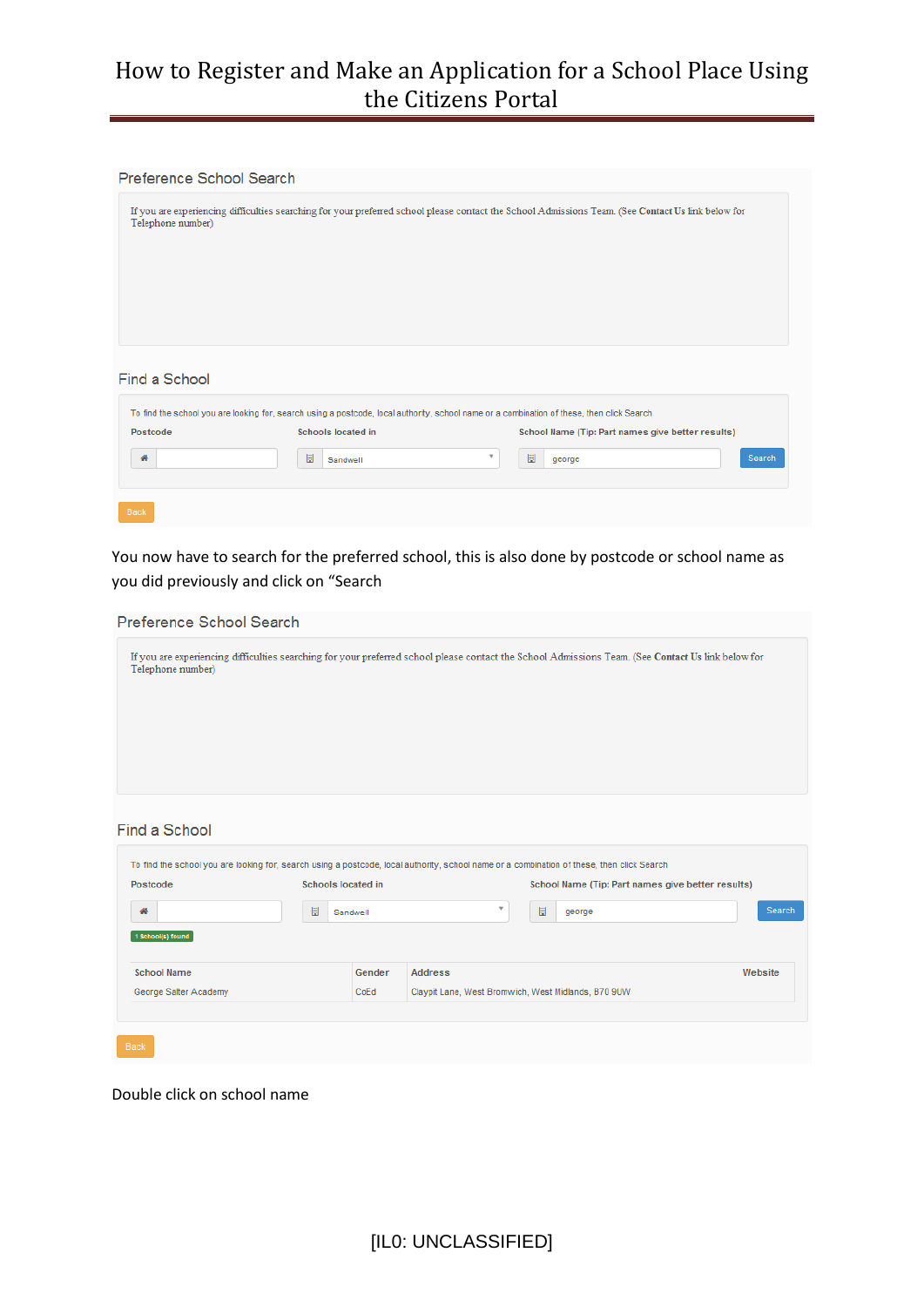| Preference Reasons: Sibling                                                                                                     |     |
|---------------------------------------------------------------------------------------------------------------------------------|-----|
| In order to support your application for a place at George Salter Academy you can select appropriate reasons on the next pages. | No  |
| Does your child have a sibling who will still be attending the school when your child starts?                                   | Yes |

Answer the question above accordingly by clicking on "No" or "Yes" (In this instance "Yes" was selected)

#### **Sibling Details**

|                           |    | In order to support your application for a place at George Salter Academy you can select appropriate reasons on the next pages. |                                                                                                                                                                                |
|---------------------------|----|---------------------------------------------------------------------------------------------------------------------------------|--------------------------------------------------------------------------------------------------------------------------------------------------------------------------------|
|                           |    |                                                                                                                                 | Your child might have multiple siblings currently attending the school. Please enter the details of the sibling closest in age and select the address where the sibling lives. |
| Forename*                 | δ  |                                                                                                                                 |                                                                                                                                                                                |
| <b>Middle Name</b>        | δ  |                                                                                                                                 |                                                                                                                                                                                |
| Surname *                 | 4  |                                                                                                                                 |                                                                                                                                                                                |
| Gender*                   | ۵. | $\blacksquare$<br>Please select a gender                                                                                        |                                                                                                                                                                                |
| Date of Birth *           | 巤  |                                                                                                                                 |                                                                                                                                                                                |
|                           |    |                                                                                                                                 | O Use previous address                                                                                                                                                         |
| <b>House Number</b>       | 聋  | 402                                                                                                                             |                                                                                                                                                                                |
| <b>House Name</b>         | 聋  |                                                                                                                                 |                                                                                                                                                                                |
| <b>Building Name</b>      | 聋  |                                                                                                                                 |                                                                                                                                                                                |
| <b>Street Name</b>        | 聋  | <b>High Street</b>                                                                                                              |                                                                                                                                                                                |
| <b>District / Village</b> | 聋  |                                                                                                                                 |                                                                                                                                                                                |
| Town                      | 聋  | <b>West Bromwich</b>                                                                                                            |                                                                                                                                                                                |
| <b>County</b>             | 聋  | <b>West Midlands</b>                                                                                                            |                                                                                                                                                                                |
| Postcode *                | 聋  | <b>B70 9LT</b>                                                                                                                  |                                                                                                                                                                                |
| Country                   | Ø  | $\overline{\phantom{a}}$<br>Please select                                                                                       |                                                                                                                                                                                |
|                           |    | <b>Find Address</b>                                                                                                             |                                                                                                                                                                                |
|                           |    |                                                                                                                                 |                                                                                                                                                                                |
| <b>Back</b>               |    |                                                                                                                                 | Next                                                                                                                                                                           |

Here you can add any siblings going to the preferred school and click "Next"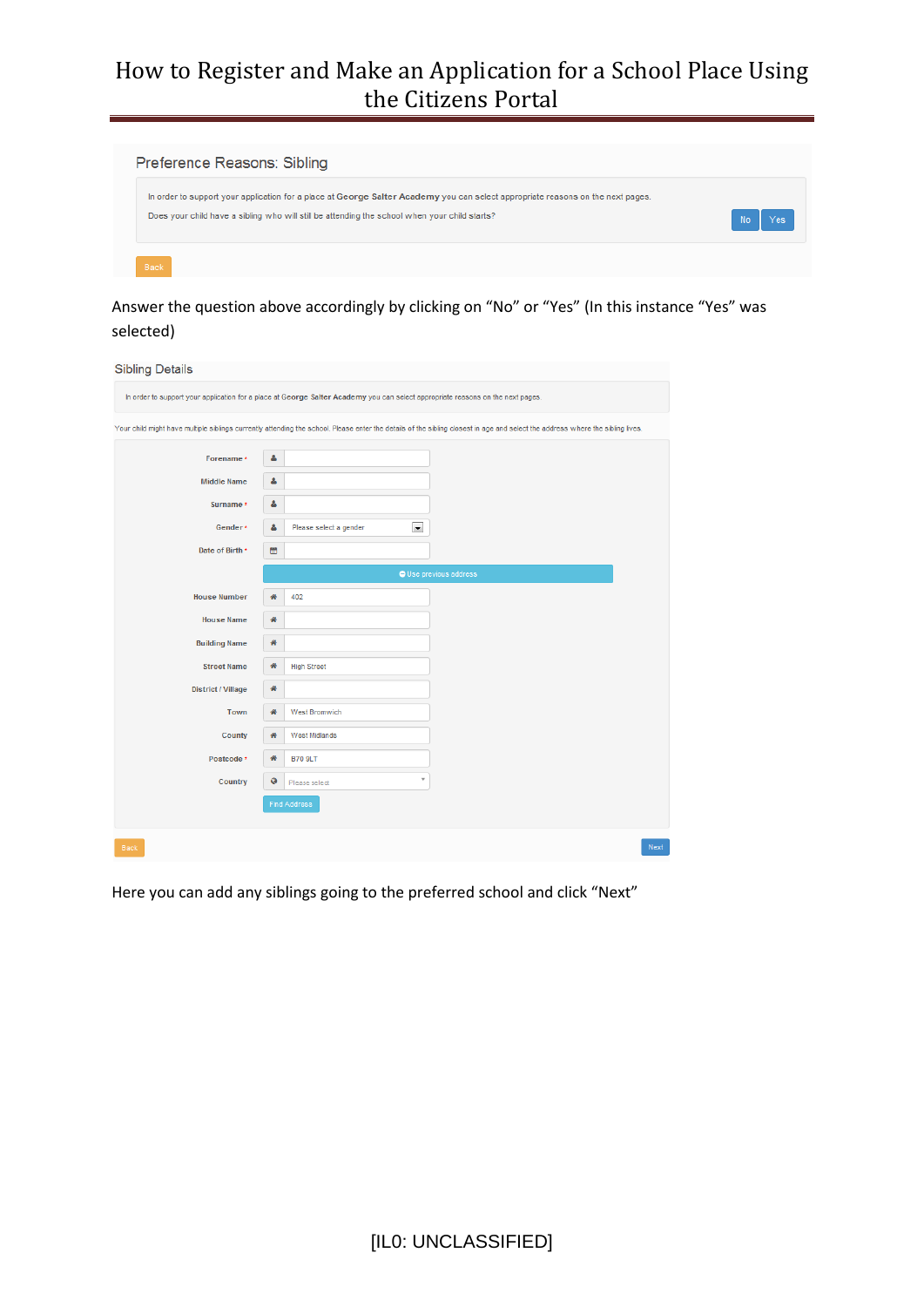|                       |   | The sibling's current school is shown below.        |                                                                                                                                                                          |
|-----------------------|---|-----------------------------------------------------|--------------------------------------------------------------------------------------------------------------------------------------------------------------------------|
| <b>School Name</b>    | 圈 | George Salter Academy                               |                                                                                                                                                                          |
| <b>School Address</b> | 聋 | Claypit Lane, West Bromwich, West Midlands, B70 9UW |                                                                                                                                                                          |
| school.               |   |                                                     | If the sibling does not attend the above school, but instead attends a linked school, please click on the Find School button to select the correct<br><b>Find School</b> |

| Preference Reasons                                                                                                                                                                                                                                                              |                                 |             |
|---------------------------------------------------------------------------------------------------------------------------------------------------------------------------------------------------------------------------------------------------------------------------------|---------------------------------|-------------|
| In order to support your application for a place at George Salter Academy you can select the appropriate reasons below. You will have the opportunity to tell us in<br>your own words of any additional reasons, or more about your selected reasons, on one of the next pages. |                                 |             |
| I am selecting this school because it is a Faith School                                                                                                                                                                                                                         | No/Not Applicable<br>Yes        |             |
| I am selecting this school for medical reasons                                                                                                                                                                                                                                  | <b>No/Not Applicable</b><br>Yes |             |
| I believe my child lives in this school's catchment                                                                                                                                                                                                                             | <b>No/Not Applicable</b><br>Yes |             |
| I believe my child attends a feeder school to this school                                                                                                                                                                                                                       | <b>No/Not Applicable</b><br>Yes |             |
| I am selecting this school for social reasons                                                                                                                                                                                                                                   | <b>No/Not Applicable</b><br>Yes |             |
| I am selecting this school because of the distance from my child's home to this school                                                                                                                                                                                          | Yes<br><b>No/Not Applicable</b> |             |
| I am selecting this school because it is easy to make arrangements for my child to travel to this school                                                                                                                                                                        | <b>No/Not Applicable</b><br>Yes |             |
| I am selecting this school because it is a<br>co-educational school<br><b>Not Applicable</b><br>single sex school                                                                                                                                                               |                                 |             |
| I believe my child can pass this school's entrance test                                                                                                                                                                                                                         | No/Not Applicable<br>Yes        |             |
| I am selecting this school because my child has an aptitude for the school's specialism(s)                                                                                                                                                                                      | No/Not Applicable<br>Yes        |             |
| Back                                                                                                                                                                                                                                                                            |                                 | <b>Next</b> |

Answer the questions accordingly and click on "Next"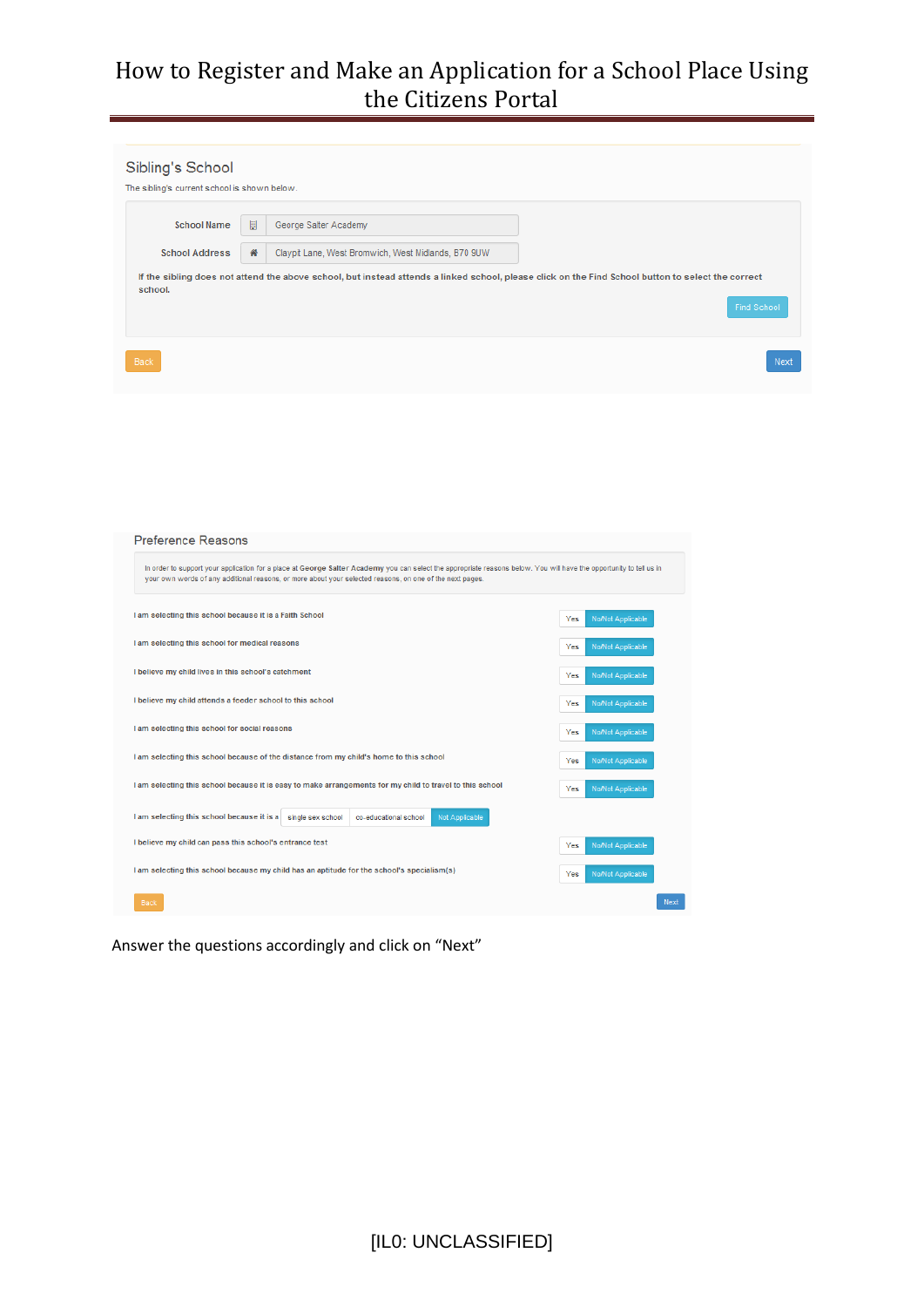| below. You may be contacted to discuss this further. | You may tell us of any other reasons to support your application. If you have selected George Salter Academy for medical reasons you should give more details |
|------------------------------------------------------|---------------------------------------------------------------------------------------------------------------------------------------------------------------|
| <b>Other Reasons</b>                                 |                                                                                                                                                               |
|                                                      |                                                                                                                                                               |
|                                                      |                                                                                                                                                               |
|                                                      | There is a limit of 3000 characters for you to express other reasons. 3000 remaining                                                                          |

Here you have a Freetext box where you can give other reasons to support your application and click on "Next"

|      | Use the arrows to rank your preferred schools; your most preferred school must be at the top ranked 1. |                            |
|------|--------------------------------------------------------------------------------------------------------|----------------------------|
| Rank | School name                                                                                            | Re-order                   |
|      | George Salter Academy                                                                                  | Edit Remove                |
|      |                                                                                                        | Add a new preferred school |

This shows your peferred school(s). You can add other schools as you did previously or you can remove schools. If happy with your choice click on "Next"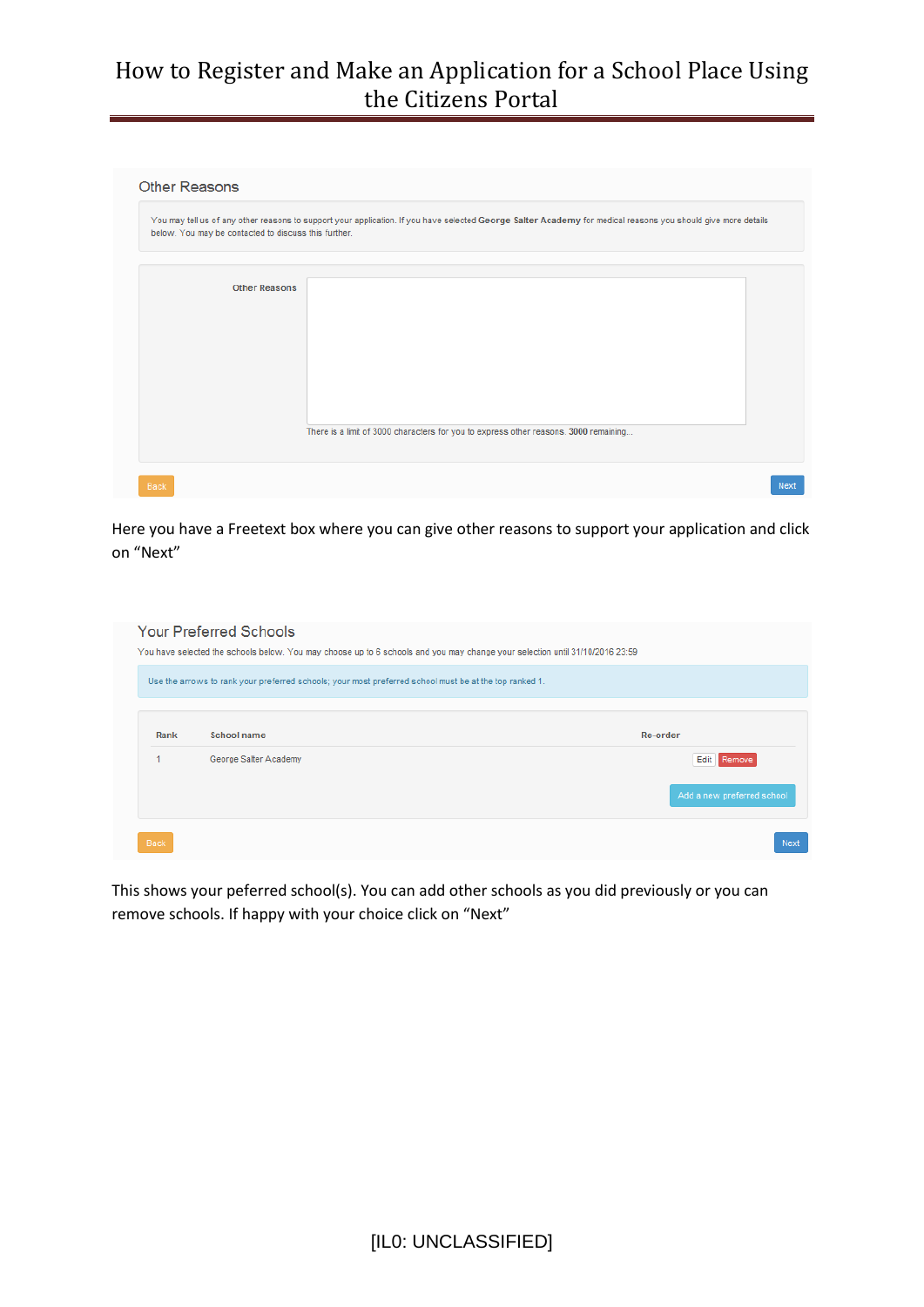

On this page you have the option to return later to your application. If you are happy with the application click to "Yes" for this question and click on on "Submit Now"



This page informs you that your application has been successfully submitted. You will then receive an email of confirmation that your application has been submitted (As below)

[IL0: UNCLASSIFIED]